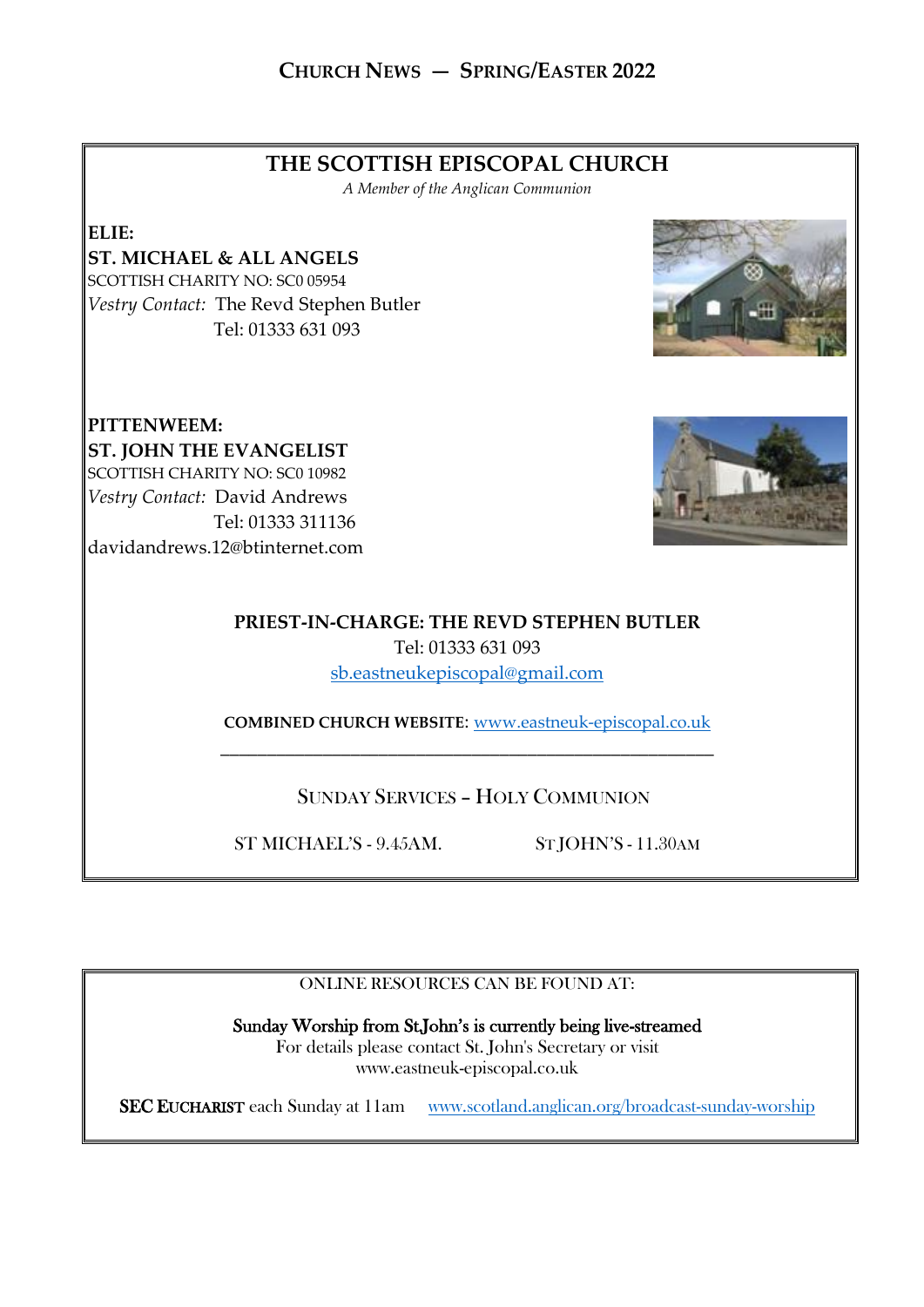# **Message from Revd Steve Butler**

The Spring Equinox has come – and many of us sigh a contented sigh of relief as we welcome some relatively balmy days, with the promise of some warmth in the sun, finally a bit higher in the sky. All around us we see the green shoots of new growth as the longer days encourage the plants, the birds and the animals to get busy. It's an extraordinary thing that this entirely predictable process seldom fails to impress. Somehow, it feels like a miracle every time.

With equal predictability, it's also the season for priests and prelates to cast around for 'new' and recycled ways of finding parallels between the transformation of Winter to Spring days, and the journey from Lent and the darkness of Holy Week to the transformation of Easter. To think of Christ's death and resurrection in terms of nature's cycle of dying and renewal, is by no means to diminish its importance. Indeed, it is extremely powerful to find in the resurrection, a pattern that rings entirely true with creation as we know it. Anticipating his own death, Jesus spoke memorably about how the new life of resurrection is dependent on the 'death' of the seed that must fall onto the ground.

With people of peace everywhere we find ourselves constantly asking God to have mercy on those caught up in the misery of war in Ukraine. The millions living in fear of their lives at home, or exiled far from their families, will be finding it unspeakably hard to sing the Lord's song in a strange land (as the psalmist puts it) – or to have hope among the ruins, that there will be resurrection for them and their land. Whatever else we do to help, it is our Lenten calling to be vigilant in our prayers, especially in the weeks that lead us to Easter's celebration of resurrection, to stand with them in our prayers.

Among the prayers we are using on Saturdays in Lent, when St John's is open for remembering Ukraine, are these:

Loving God, because you have the whole world in your hands, cradle gently those who are rocked by fear, shocked to a depth they have never known and frightened to face tomorrow.

On the people of Ukraine: their children, their old people, their vulnerable adults, their babies soon to be born, Lord have mercy, **Christ have mercy.**

(A prayer of St Augustine) Watch now, dear Lord, with those who wake or watch or weep today; and give your angels charge over those who sleep.

**Tend your wounded ones, O Christ; rest your weary ones, bless your dying ones, soothe your suffering ones, shield your joyous ones and all for your love's sake. Amen**

May God bless you and keep you through the holy journey from Lent to Easter.

Revd Steve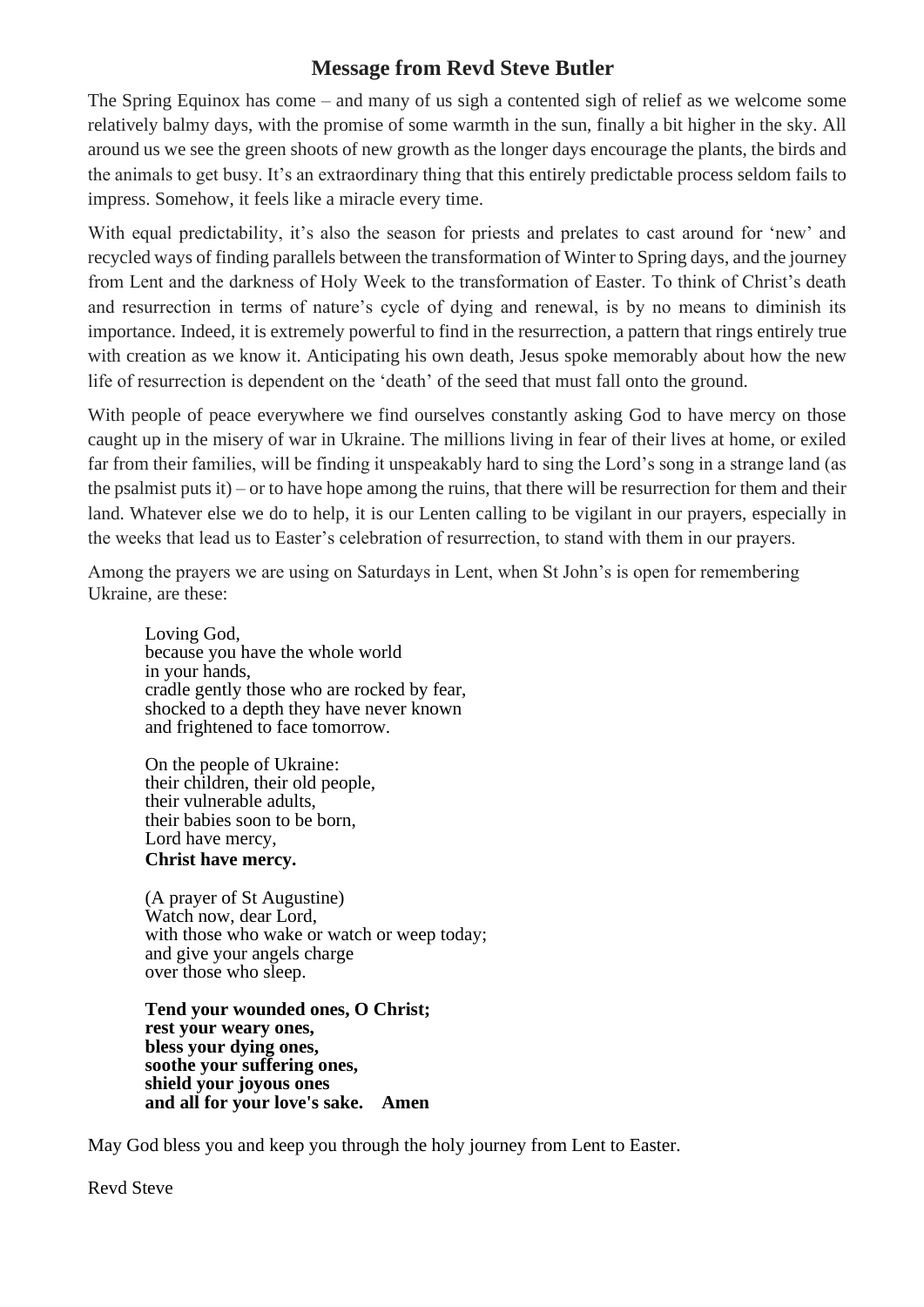#### **Some thoughts for Good Friday ….** by *Graham Forbes*

On Good Friday we are brought face to face with the finality of darkness and death. Hymns capture this: "When I survey the wondrous Cross"; "There is a green hill far away", although I have never been able to fathom why the hill is green when clearly it was a rocky outcrop! On Good Friday I always think of Bishop Patrick [Rodger of the Diocese of Oxford, former Provost of St Mary's Cathedral, Edinburgh]. When challenged once about why he preferred Bach's Passion to a traditional preaching of the Three Hours, Bp Patrick quipped that in his view J S Bach was a better preacher than most! A cross of palm becomes a cross of wood, shouts of joyful "hosanna" have switched to cries of "Crucify him," disciples have become fewer and fewer, and even those who remain cannot even watch and wait one hour in the Garden of Gethsemane. Then with the funeral party over, the leader dead, life begins to return to some degree of normality, only to be stunned into the silence of adoration with the startling realisation that the Crucified is risen; requiems become alleluias. We all burst forth from our tombs that are so carefully sealed and guarded, full of the joy and peace and assurance that are far stronger than the locked doors within, proclaiming Christ, the Crucified God, who now lives and whose light shines out into the darkness of our world. You don't need to be doubting Thomas to want to at least question this. It's dark in our world at the moment, it's too dark in too many places.

Preachers on Good Friday tend to look to the seven Last Words from the cross. Let me seize on just two of them. The first is what has always struck me as some of the most human and deepest words Christ ever uttered: the darkness of the cry of dereliction from the cross – "My God, my God, why have you forsaken me?" Many Christians down the centuries have found these words embarrassing - how could the word made flesh, God incarnate, speak of being forsaken? and they proceed to embark on a series of speculative statements trying to minimise the impact of the saying. Jesus wasn't really speaking, it is argued, of his sense of forsakenness or dereliction by his heavenly Father, he was simply reciting the words of Ps 22. I don't buy that. The Christ's cry of forsakenness is our cry, my cry. "God where are you?" How I do begin to make sense of all the Golgothas of my day, of the bombardments of towns and cities in Ukraine, to cite one recent but by no means, exclusive example. TV footage speaks most powerfully of the sense of forsakenness. "God, where are you?" was the Christ's cry on this, his last day on earth, and it is our cry.

But the cornerstone of the faith is that the place of apparent hopelessness is the place of true hope. When the chips are down, you call on the home team for a sign. Elijah was under a bit of pressure from the prophets of Baal, and Yahweh helped him out. The sign Jesus gave was quite different. The thief derided Jesus to climb down from the cross. The darkness of the hour is so forcibly underlined by the sky turning black, but it is only through the darkness that the light of Easter can come.

For there is something unique about Christianity. It alone of all the world's great religions, I believe, confronts evil head on. Good Friday does that. Christianity puts at its core a broken body, it shapes its churches to form its central symbol, the cross, an instrument of torture. The way of Jesus assumes evil, he takes it upon himself, embracing all, with his arms pinned apart on the cross. Remember the pictures of the inside of Notre Dame after the fire? The nave's roof had caved in, ash and debris were everywhere, and yet at the east end of the Cathedral the bare cross still hung there, defiantly, rising above the ashes, symbolising St Paul's great assertion that neither life nor death, nothing in all creation, not even fire can separate us from God's love, as revealed on the cross.

One of the privileges of priesthood or ministry is that you share special moments with the dying. They, like the dying Christ, frequently voice their forsakenness. But many of them, like the dying Christ, and I've seen it time and time again, also voice those other words from the cross – "Father, into thy hands I commend my spirit." In these two saying we have, I believe, one of the paradigms or icons or pictures of the Christian life.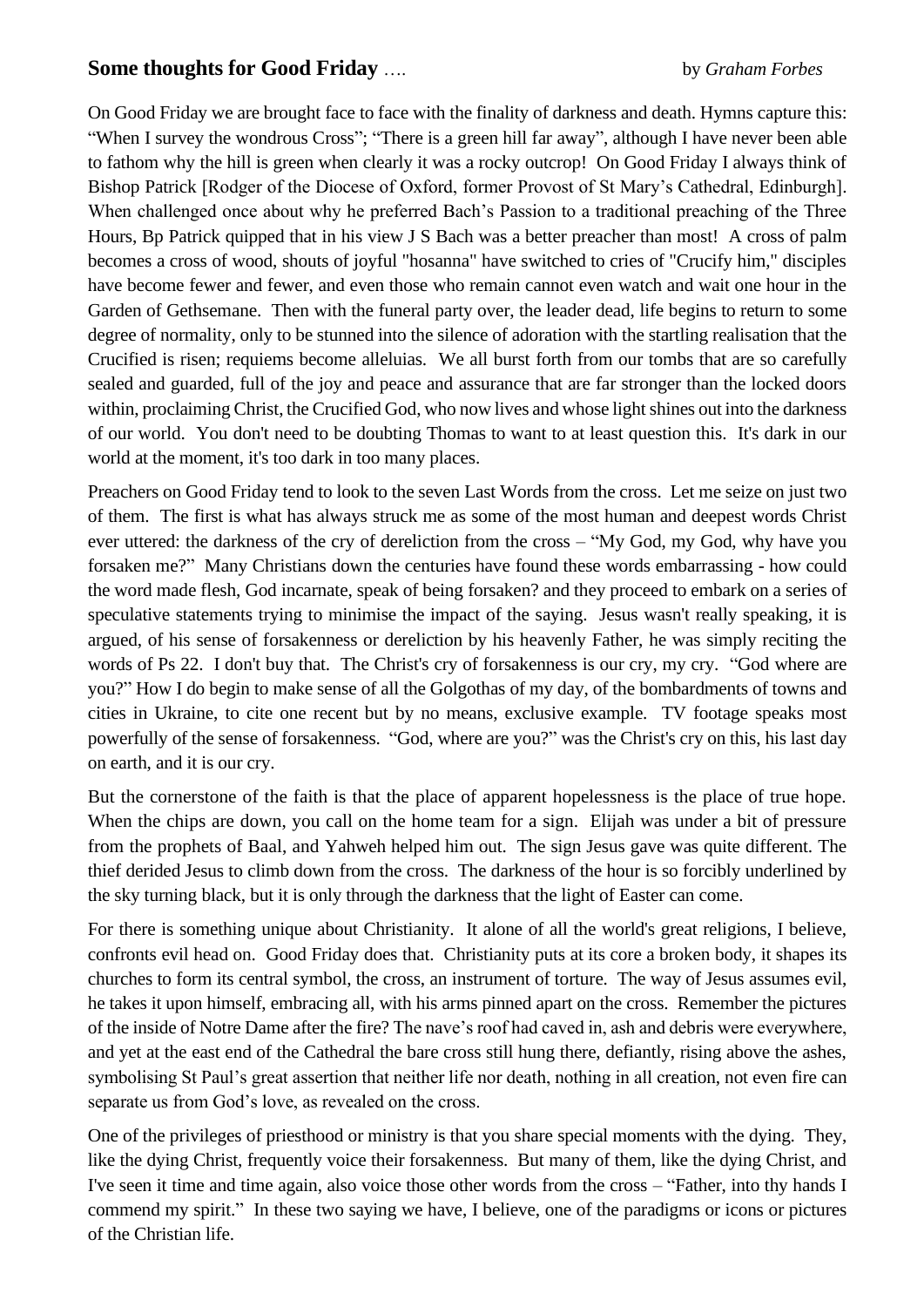When the chips are truly down, when our forsakenness is something we're feeling in our guts where it really hurts, the crucified Christ prays "Into thy hands I commend my spirit." This is the icon of true faith, which we are called to follow, not as part of some historical drama, spectators clocking in for liturgical highs during Holy Week, but as part of our life of discipleship. The liturgy points us to the Crucified: as well as comforting us, it also challenges us, as we survey that wondrous cross on that green hill far away.

This Good Friday may we all find in Christ crucified, a sure ground for faith, a firm basis for hope and the assurance of sins forgiven.

#### *This poem is by Ukrainian poet Serhiy Zhadan from his collection*

*"***What we live for, what we die for"** *(Yale University Press 2019) and sent in by Jane and David Andrews.*

#### **Take only what is most important**

Take only what is most important. Take the letters. Take only what you can carry. Take the icons and the embroidery, take the silver, take the wooden crucifix and the golden replicas.

Take some bread, the vegetables from the garden, then leave. We will never return again. We will never see our city again. Take the letters, all of them, every last piece of bad news.

We will never see our corner store again. We will never drink from that dry well again. We will never see familiar faces again. We are refugees. We'll run all night.

We will run past fields of sunflowers. We will run from dogs, rest with cows. We'll scoop up water with our bare hands, sit waiting in camps, annoying the dragon of war.

You will not return, and friends will never come back. There will be no smoky kitchens, no usual jobs, there will be no dreamy lights in sleepy towns, no green valleys, no suburban wastelands.

The sun will be a smudge on the window of a cheap train, rushing past cholera pits covered with lime. There will be blood on women's heels, tired guards on borderlands covered with snow,

a postman with empty bags shot down, a priest with a hapless smile hung by his ribs, the quiet of a cemetery, the noise of a command post, and unedited lists of the dead,

so long that there won't be enough time to check them for your own name.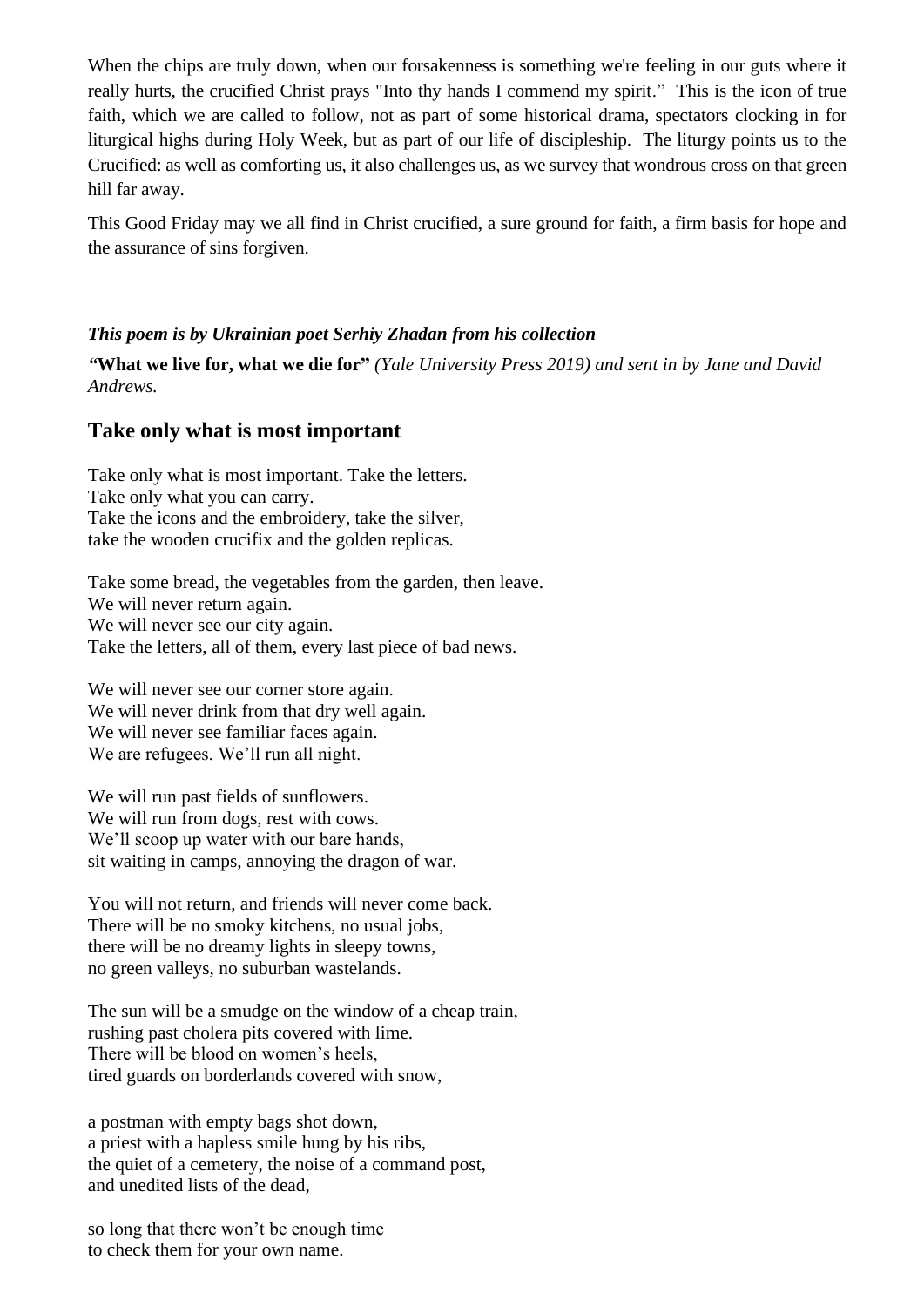### **Kilgreen, Anstruther Wester –** by *Anthony Lodge*

The storms which hit us over the winter of 2021-2022 have triggered anxious thoughts about manmade climate change and the fragility of the planet. This short note seeks not to minimise these fears, but to point out, gently, that signs of our habitat's fragility are nothing new. In 1575 Anstruther Wester was a prosperous little sea-port, economically not far behind Prestonpans (East Lothian). However, by the end of the 17<sup>th</sup> century, it had been reduced to a commercial backwater. There were a number of reasons for this, but a significant factor was sea erosion. Various reports tell of devasting encroachments by the sea on Anstruther Wester's harbour and west shore in the period between 1655 and 1716:

"1655, Dec. 10. Being Moneday, all that day, for the most pairt, it did snow, bot at night ther fell extraordinar mutch snow, and all that night ther blew a great wynde, which occasioned great losse and damage to the shyre of Fyfe, both by sea and land. As for the sea, it did flow far above its ordinar limits and bankes, so that [*there*] were many small barkes and other vessells that perished, even laying in harbrees, as in **Enster**, Dysert 28, Craile 30. Also piers were doung downe in severall places, as in St Androus, **Enster**, Craill, Weymes, Leith; a pairt of the Saltgirnell in Leven broken downe; many sheipe [= *sheep*] in severall places overblowen by the snow and perished; some lesser houses blowen downe ; several tries [= *trees*], in severall places, blowen over and broken by the violence of this storme; also severall salt-panns wronged [= *damaged*] both in Fyfe and Louthian syde."

*Diary of John Lamont*.

In July 1716, a commissioner from Crail and Pittenweem found:

"several large preatches [= *breeches]* particularly three lately the sea has made on the wear [= *guard*] walls of the said burgh [= *Anstruther Wester*] on the west shore which are walls fronting to and for keeping of the sea off the burgh and streets and houses of the town whereby the streets interveening betwixt the said Sea wall and the houses are not only inteerly washed away but also some houses opposite to the saids breatches are beat doun and demolished as that belonging to Philip Brown and others washin down to the very walls of the standing habitable houses That every high tyde and storme there they are likely of being sapped in the foundation and ruined and to be made to fall not only to ruin of the houses themselves but also to the hazard of the lives of the Inhabitants."

Quoted in Stephanie Stevenson's *Anstruther. A History*, p. 11.

In 1792, the minister of Anstruther Wester submitted the following to the *Old Statistical Account of Scotland* (vol. III, p.86):

"About the year 1670, an inundation of the sea destroyed or chocked up the harbour [*of Anstruther Wester*], washed away the bulwarks, and rendered many of the houses unsafe to dwell in. An inundation of a similar kind happened about the end of last century [*ca. 1690*]; when about a third of the town seems to have been destroyed. A long street, called the Fore street, was totally destroyed; scarce a vestige of it now remains. The rock on which the town house once stood, is covered by the sea every spring tide, and every tide the sea washed the street, where the principal houses of the borough were situated"

Can we know anything more about the part of town most affected at this time by the sea? The earliest map to show Anstruther Wester in any detail is that of John Adair, published in 1684, and this seems to indicate - rather schematically - where the lost dwellings were located.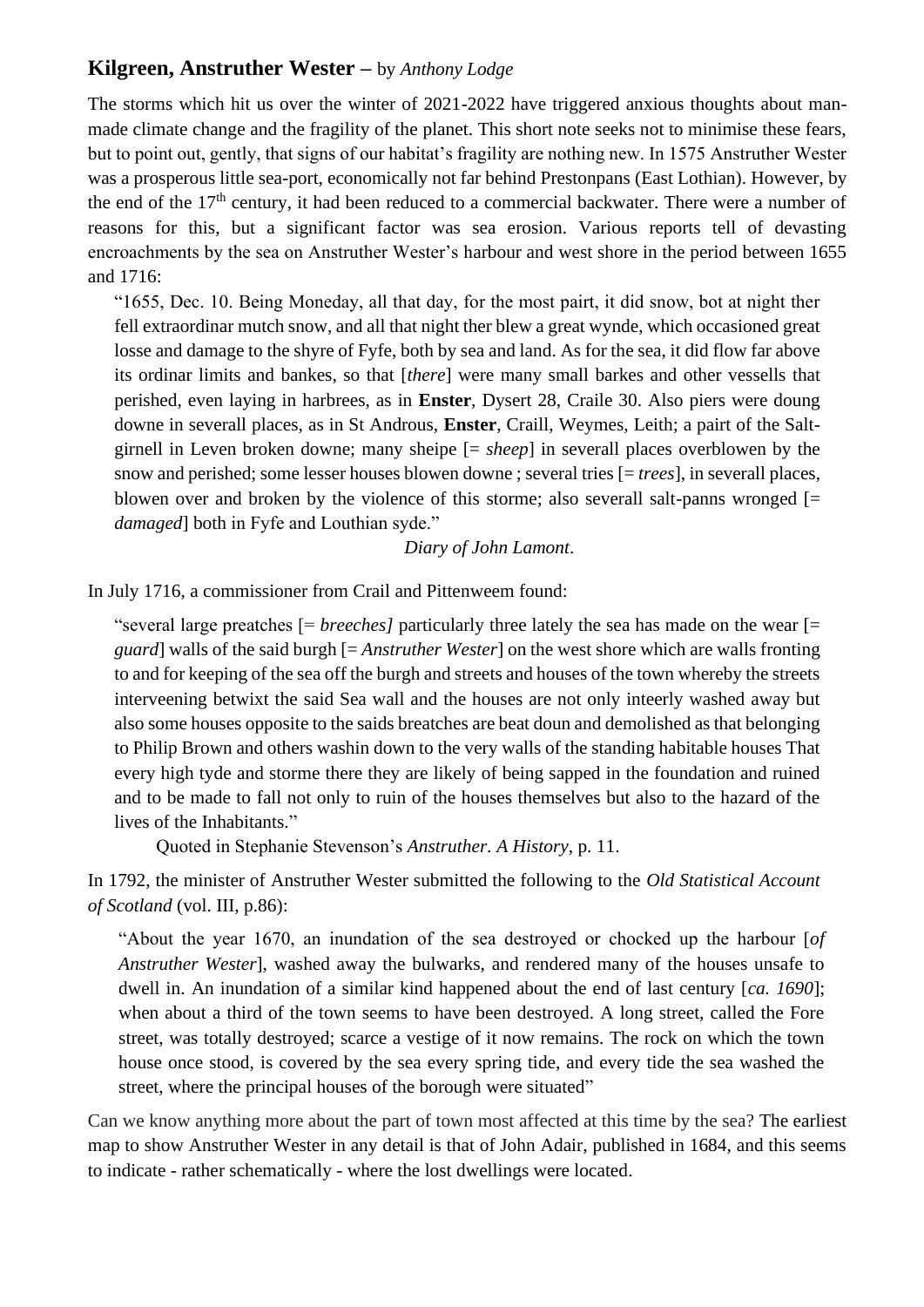Plotting Adair's arrangement of streets on to modern maps is not straightforward: neither the parish church nor Crichton Street (leading from the W end of the High Street to the shore) are shown. The Pittenweem Road has always led directly into the High Street and the stone bridge built in 1630, but on Adair's map (marked with a dotted line), it feeds instead into two parallel rows of buildings which are hard to identify.

However, what Adair shows quite clearly is a continuous row of houses which led south-west, from the harbour



mouth towards the present-day golf club. This was known as Fore Street, and there can be little doubt that this was the area swept away by the sea around the end of the  $17<sup>th</sup>$  century

16th -century charters refer to this part of town as *Cuilgreyn* (= kiln green) or simply as the *Greing* (the green) or the *Greinis / Grenis* (the greens). The name *Kilgreen* persisted in folk memory into the 19<sup>th</sup> century but has now been completely forgotten. Modern histories of Anstruther Wester do not mention it. The place-name indicates a grassy area of land containing a number of kilns or smoke-ovens, most likely used to preserve fish. It was no doubt around here that bulk of Anstruther Wester's fishing activities were based. The loss to the sea of a suitable sandy shore for the launching and pulling up of fishing boats would have dealt quite a blow to the burgh's economy.

How many dwellings were there in Fore Street, before the great floods? 16<sup>th</sup>-century charters point to the existence of at least 10 houses which faced the sea, on the one side, and backed on to Kilgreen, on the other. they began with the cottage at the foot of Crichton Street known as the *foir chawmer* ('fore chamber') - rescued by the East Neuk Preservation Society in 1969 - and ended, we might assume, somewhere near Witches Wynd, which now runs blindly into the sea.

How large was the area covered by Kilgreen? The charters refer to at least six pieces of arable land situated within this area, occupying about 6.5 acres (Scots). It is not possible to say how much of this land was lodt to the inundations which washed away the houses in Fore Street. It is likely that some of Kilgreen lies beneath the modern Shore Street, which was no doubt developed afterwards,further inland, to follow the new shoreline.

| $M$ $i$ $l$ $l$ $l$ Statec           |                                   |
|--------------------------------------|-----------------------------------|
|                                      |                                   |
|                                      | (M.25.5)<br>a Church<br>Flown Ho. |
|                                      |                                   |
| <b>ANSTRUTHER</b>                    |                                   |
| <b>WESTER</b>                        | School<br><i>hesterhill</i>       |
| $B_{\sigma \mathbf{u} \mathbf{n}}$   | Bea                               |
| I & 2 are Detached<br>Chesterhill Ho |                                   |
| ons of Pittenweem Pok                |                                   |
| Manuel<br>B.M. 57. 24<br>25          |                                   |
| H <sub>2</sub> H<br>Marsfield        |                                   |
|                                      |                                   |

Ordnance Survey 1854

The destruction of Anstruther Wester's west shore took place during a long period of lower-thanaverage European temperatures known as the [Little Ice Age.](https://en.wikipedia.org/wiki/Little_Ice_Age) The cause appears to have lain in reduced sunspot activity, which brought about a cooling of the atmosphere for several centuries. Now we face new climatic changes in the opposite direction, but this time we have only ourselves to blame.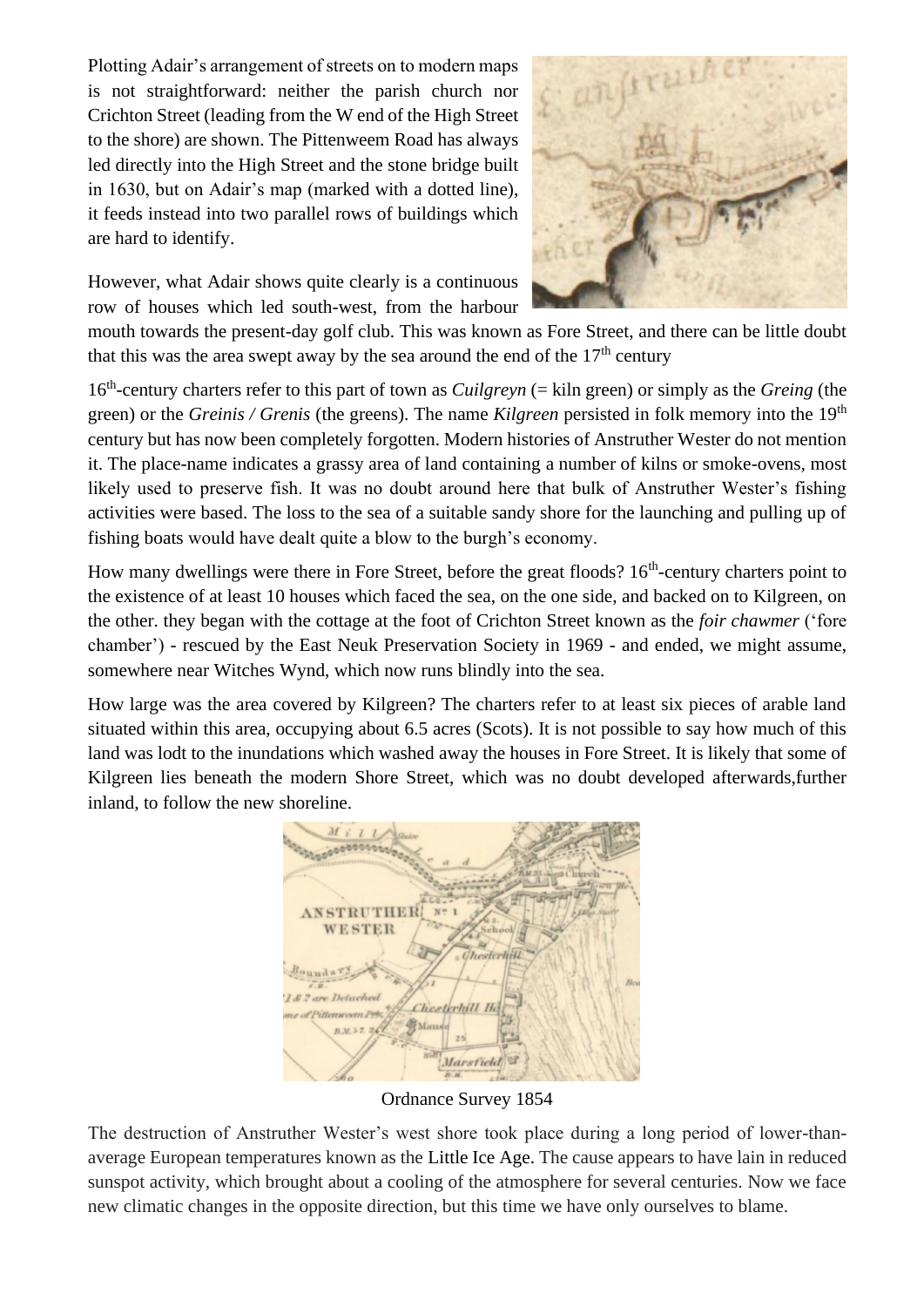## **ST JOHN'S QUIET GARDEN** *— Janis Irvine*

Sunday, 6th March gave us high blue skies, bright sunshine and very little wind — it was a glorious spring day full of the promise of a new season to come. A day for new endeavours, a new approach and a renewed connection to Nature.

That morning, following the Sunday service, St John's made its first step towards creating a Quiet Garden. Members of the congregation gathered behind the church at the small green space between the two stone-enclosed burial areas and the Gatehouse to witness, and take part in, the planting of two trees which were being planted as token offerings to the Queen's Green Canopy, a project that is being promoted across the United Kingdom to celebrate Her Majesty's seventy years as our reigning monarch.



As was fitting for the occasion, Steve, our priest-in-charge, offered prayers and a blessing that our trees should ably mark such an historic moment and add in a small way to our natural surroundings. When the trees had been placed in the two areas which had been prepared earlier in anticipation, various church members took turns to replace the soil, including a visitor from Nairn who was on holiday where he was mid-way through his training for ministry with the SEC and currently on placement with St John's in Forres. This somehow seemed a fitting connection and we hope Blayne

and his wife, Avril, will renew their own connection with our trees should they return to Pittenweem at some time. Also helping were a couple who had recently moved to Pittenweem and, though not church members, were deeply supportive of planting for wildlife. Jo and David kindly took photographs and a short video to record the event.

Our new trees, a Rowan variety bearing yellow berries and a crab apple that will bear small red fruits, were chosen to not only provide seasonal colour throughout the year but also to provide blossom for insects and fruits for birds. Our goal is to enhance this small area with additional lower-level planting that will further benefit insect and bird life — while we also hope to install at least two benches that

will hopefully encourage people to take time out to pause for a while and enjoy time in this quiet spot.

The past two years coping with the Covid pandemic have emphasised just how important time out in Nature can be to our well-being, while the tragic events in Ukraine have added to our collective disquiet. Having somewhere close to hand where we can pause, take a deep breath and focus on what Nature offers us in all its un-demanding variety and beauty can be a powerful remedy for mind and soul.



We hope that our Quiet Garden will play its part in offering a sanctuary of healing for church neighbours as well as our church members — and perhaps even for visiting church groups.

If you would like to donate funds towards furthering our goals to provide seating and planting, please speak to Janet Bulloch, our Treasurer or leave a donation in an envelope on the collection plate, clearly marking the envelope "St John's Quiet Garden". Likewise, if you would be interested in joining a small team in developing the garden, please contact Janis Irvine. Your help in any way would be much appreciated.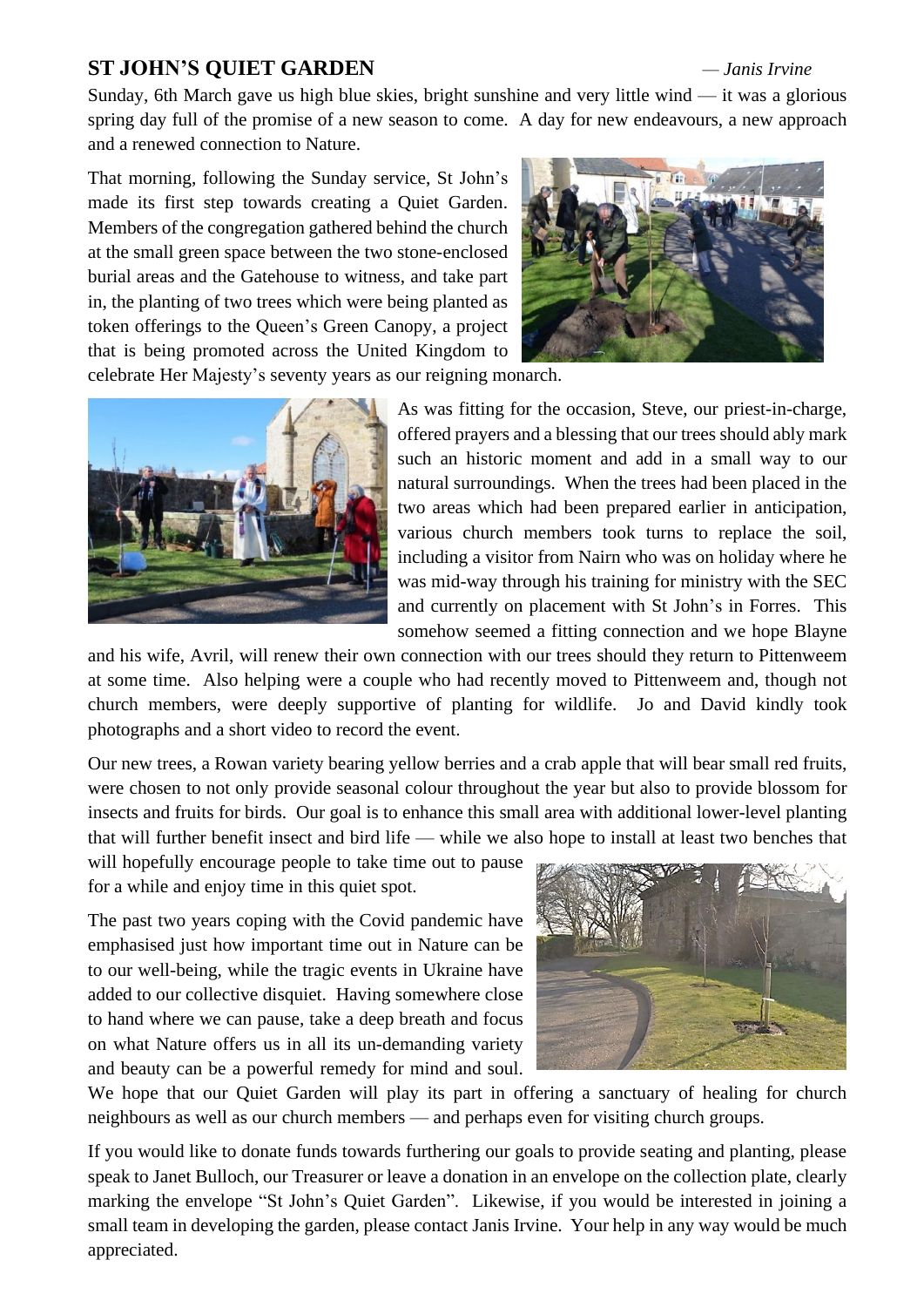# **Clive Cresswell - A Tribute** by his son Will Cresswell

Clive Cresswell was born on the  $5<sup>th</sup>$  of May 1935 and died on February 12<sup>th</sup> 2021. He had a long and happy life, despite his ever-present warning, repeated from his 20's after contracting a heart defect from rheumatic fever – "not long now!".

Due to the turbulence of his childhood before and during the Second World War, Clive sought structure and stability in his adult life: through his wife and three children, his job, his music, and his faith.

Clive's lifelong devotion to his wife Judy, could fill its own book, but is well-illustrated by his part as the Lady Mayoress of Royston, a part he played so well. One step behind Judy, smartly dressed, with a charming smile, a twinkle in his eye and an occasional Prince Phillip like remark.

Clive had a 35-year career with the chemical processing and precious metal refining company Johnson Matthey. He was proud to have made the first and the millionth auto catalyst for JM, and a good deal of money for the company in the process. Johnson Matthey took Clive and his young family to South Africa. There was shipboard schooling on the Windsor Castle for the children, and King Neptune crossing the equator, touring the game reserves, seeing the 'Great Grey Green greasy Limpopo River', elephant, giraffe, lions in the wild and betting on ostrich races. But then back to England as the realisation of what raising children in apartheid South Africa might eventually mean. Johnson Matthey then took Clive and family to 1970s New Jersey that started his love affair with the US and the huge country where you can easily travel for a lifetime without leaving its borders.

Clive had a lifelong love of music; orchestral playing and the viola, which he learnt to play at boarding school; the intellectual subversion of Shostakovich particularly struck a chord. He encouraged all three of his young children to learn instruments, the cello, or the violin, with the dream of having his own string quartet. This dream unfortunately hit the reality that teenagers much prefer the guitar or the keyboard.

Then there was Clive's faith. The usual church and Sunday school for the family, but also much greater service and devotion. He was a churchwarden at Royston Parish Church for many years and made a 45-year commitment to the third order of the Franciscans, taking his rule for life to heart and becoming a kind and thoughtful, gentler man as a consequence. He became eventually the Order's treasurer,



attending the Bishop's Council and the General Synod, where he voted for the ordination of women, and in the 30 years subsequent would always greet a clergywoman with his voting record.

Clive took early retirement from Johnson Matthey at 55. Clive then had 30 years of doing just what he wanted, although much of this in service to various community or Church causes. Clive and Judy retired to Truro in Cornwall for 15 years, before moving up to Crail for the last five years of Clive's life when being close to family support became more important as his heart defect finally caught up with him. But until just before the very end Clive was happily at home surrounded by his family, doing his beloved word puzzles, drinking his sherry, beating his children at scrabble and being loved.

When Clive found it difficult to attend the church service, Revd Samantha Ferguson, our priest then, started regularly to take Holy Communion to him and Judy at their home in Crail, something she kept doing till Clive passed away.